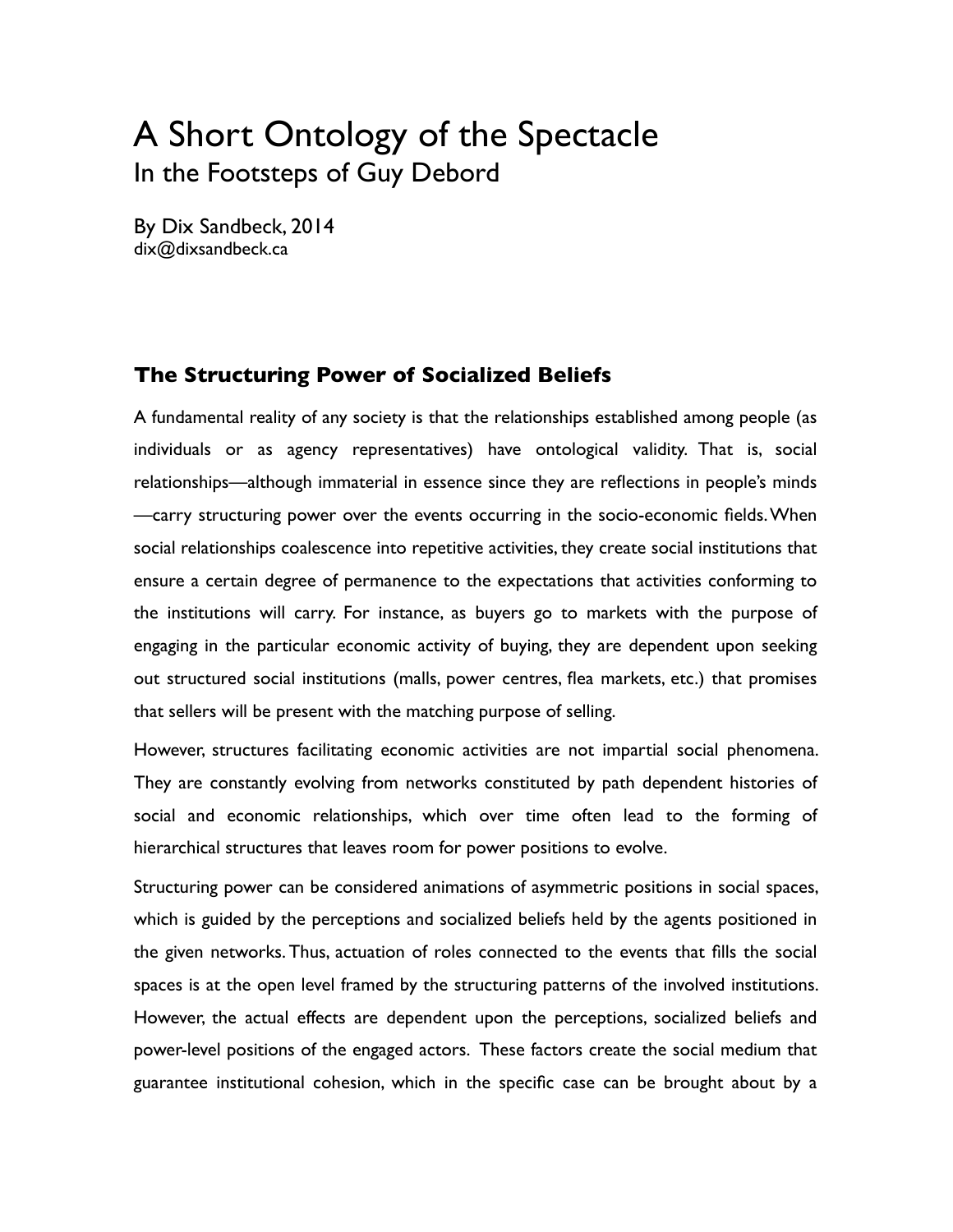spectrum of mental triggers that even can become internalized in the reactive body. This spans from voluntariness (acceptance of institutional goals based for instance on critical analysis of a situation), meme inculcations (i.e. non-power actors who absorb beliefs that rationalize submission to the power actors' interests), and in the extreme, submission to the power actors interests engendered by threats of violence.

Whether the actions that produce observable outcomes are deemed rational or not, when the gravity of embedded power relations are at play (which can be of pure economic, or mixed socio-economic origin) they will inevitably impart the outcomes with aspects that go beyond the intentions embedded in the formal social institutions. These framing capacities of power-augmented structures exist within all typologies of economic institutions; be it markets, public distributive organs, predatory (criminal) tribalism, etc.

Therefore, the ontological reality of social structures is created not only by societal intentions embedded in formal institutions, but also by being modulated by their specific mix of individually structured actuations; as these reflect each individual's power position, economichabitus  $\frac{1}{2}$  and goal interpretations.

<span id="page-1-1"></span>In the case of economic events, it is therefore not enough to analyze them within the framework of a theory based on formalized assumptions, but the analysis must also include how social relationships, socialized perceptions and power positions between involved actors are able to influence or dominate the distributive outcomes that the economic institutions channel.

Standard economics, which is based on marginalism and equilibrium concepts handed down from neoclassical economics, mainly restricts itself to deal with a set of formalized structures where socializing and political aspects largely are neglected. Therefore, it does not provide a methodology that allows for a comprehensive analysis of economic events, due to its ignorance of the specificity, which the structures connecting interactivist positions add to, or detract from, the agents' ensemble of possibilities.

This does not imply a wholesale rejection of the neoclassical concepts, many of which have independent descriptive validities. If for instance prices are misaligned by

<span id="page-1-0"></span><sup>&</sup>lt;sup>[1](#page-1-1)</sup> On the meaning of the Bourdeaussian concept of habitus, see below p.4.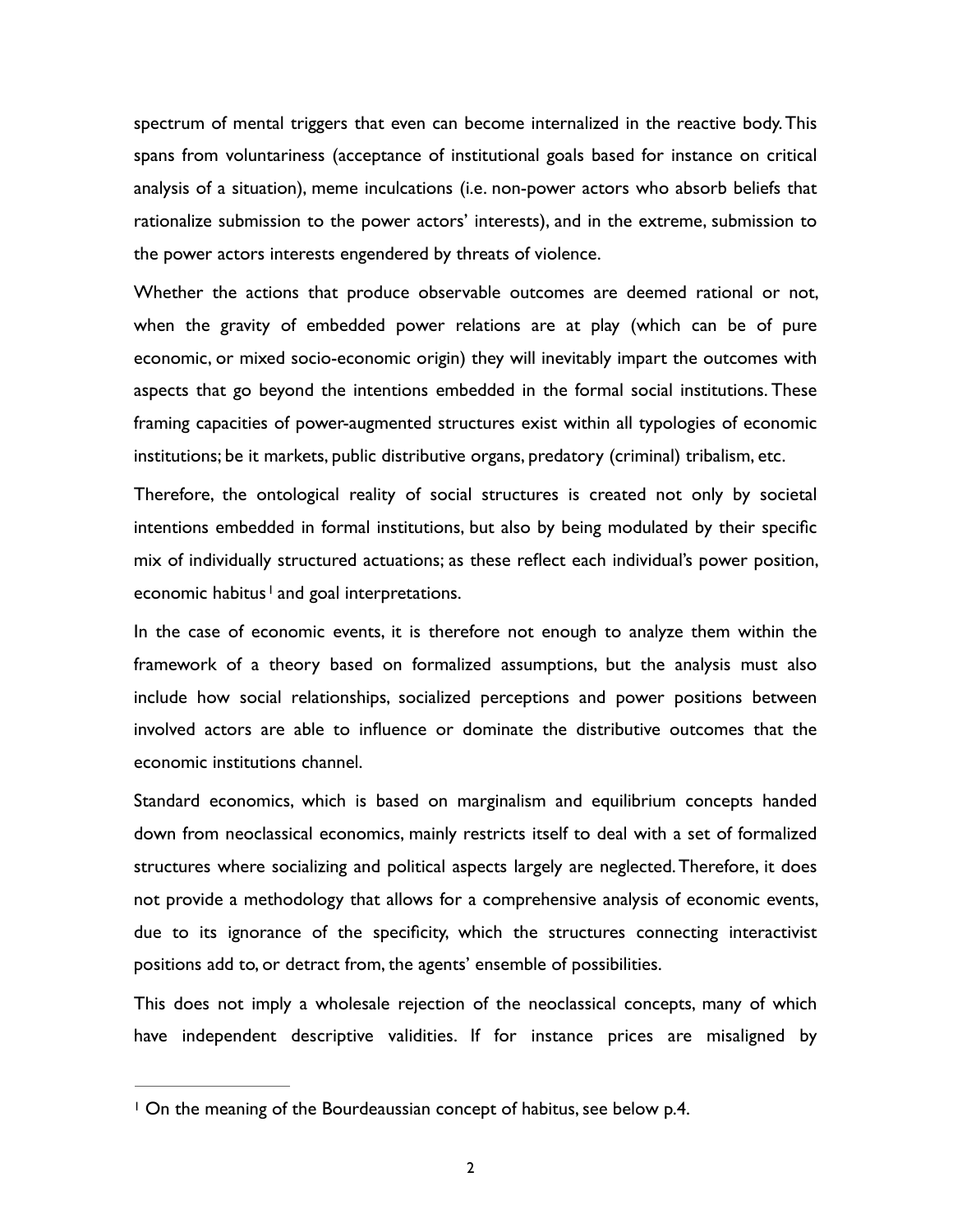monopolistic conditions, they still respond to impacts from forces of supply and demand, but the changes such forces will impart upon the events will not be equilibrium trending, but will be relative to the existing misalignments. Thus, the state of misalignment will be the focal point of the changes, and the direction of change that the given supply-demand forces impart upon the field will take its course governed by perceptions and power positions held by the involved actors.

If a social relation, which in the first place created a misalignment, has become embedded in the economy as a structuring force, under its continuing influence supply-demand impacts will therefore not produce equilibrium, or even movement towards balancing positions. Instead, the established structuring force will push the outcomes in the given field further into directions that perpetuate and enlarge the misalignment. A case in point is the power structures that have evolved within neoliberal financialized capitalism since approximately 1980. They have constantly pushed income disparities further and further apart in a process that has slowed real growth and led to near stagnation of real incomes for all but the very top of the incomes spectrum. Such a process cannot be gainfully analyzed by a theory that assumes equilibrium (and therefore denies that misalignments can exist in the first place and turn into secular structuring forces), but only by an analytical view that starts with acknowledging the social embedment of observed economic realities, and then search for the socio-economic forces that have created the misalignments.

In parallel with its view of supply-demand forces, the concept of marginality is likewise an important tool employed by the neoclassical analysis. It is mainly employed to sort out the trade-offs that occur in economic networks, in particular when related to series of repetitive economic events. Liberated from the neoclassical orthodoxy, the concept of marginality remains a valuable analytical tool. The point of departure is that there is no reason to believe that changes at the margin—be it of prices or other market conditions —only can be analyzed by theories based on the notion of rational actors driven by equilibrating supply and demand forces. Price changes, substitutions, etc., are responding to forces that originate from actors who are embedded in social networks where trades at the margin might be fair trades between responsible social actors, but just as well might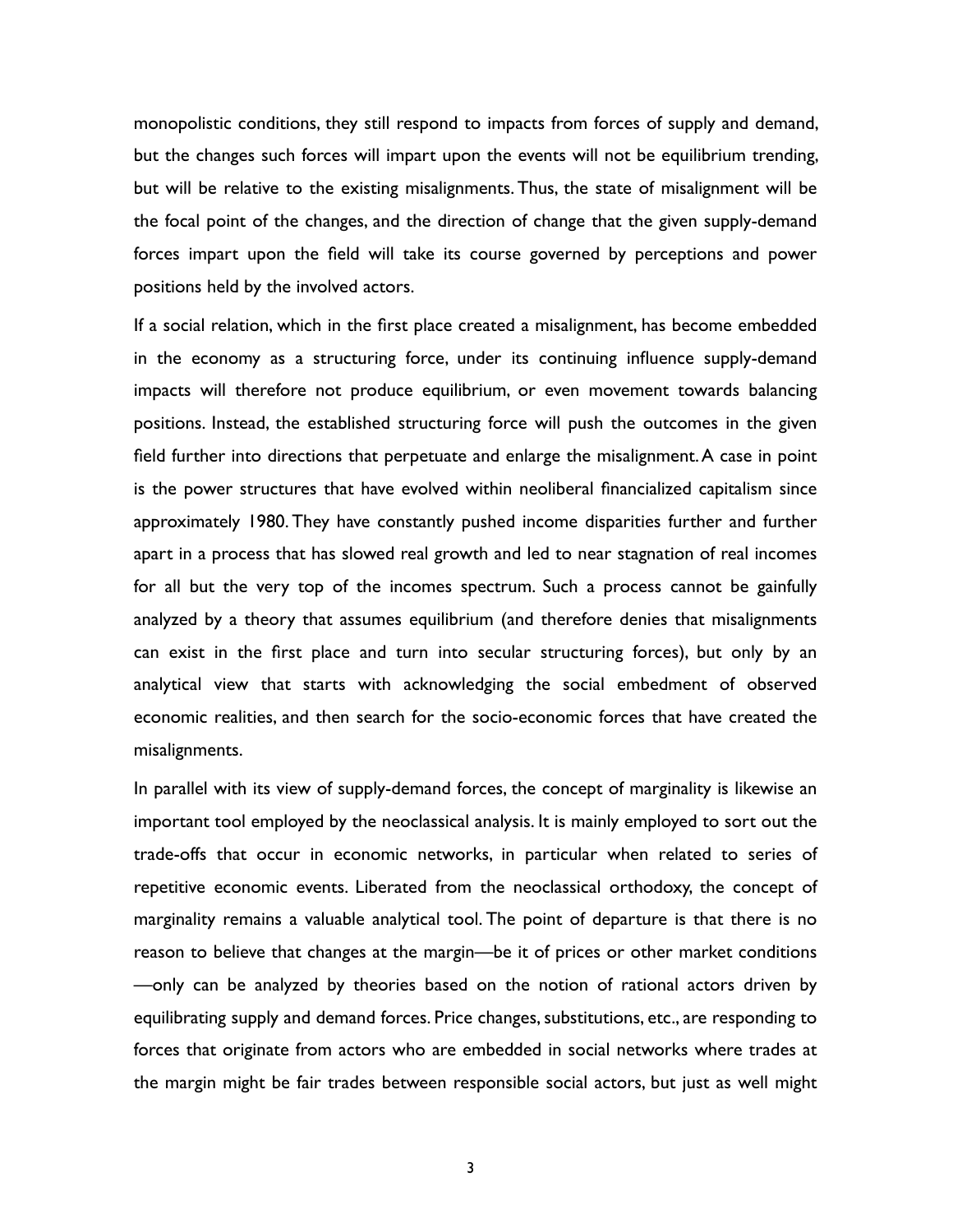be trades that represent power structured—and therefore misaligned—conditions that push the condition for the next trade (exchange) further and further into misaligned, or non-balanced, territory.

When such trends develop, the data points they produce will nonetheless continue to be reported as price and quantity changes, and the changes can still be analyzed as marginal changes; but not seen from equilibrium positions, but from positions determined by complex forces which can pull in all sorts of direction in patterns that conflict with neoclassical equilibrium assumptions. In other words, an observed price-quantity change can just as well be a result of a fair exchange between equally positioned actors, as a result of market power and monopolistically structured competition that move the sequence of events away, not from the meaningless concept of equilibrium, but better stated as: away from fair balances between the interests of all involved parties.

#### **Preference Formation in a Bourdieussian Interpretation**

A basic tenet of neoclassical economics is to consider the economic spaces, in which actors operate, as continua of endowments and utility preferences (use-values, which in the modern interpretation include present consumption accessed through debt as well as preference for future consumption accessed through savings).

The concepts of 'doxa' and 'habitus' coined by the French sociologist Pierre Bourdieu can add clarity to the question of how economic preferences form in socialized settings. Doxa is a Greek word meaning 'public opinion' (thus, we meet it in the endings of words such as 'orthodoxy' and 'heterodoxy'). Bourdieu expands the concept of doxa to mean the beliefs and knowledge that people have come to take for granted; in his words 'that which goes without saying' and therefore that which is not being subjected to the logic of argument during everyday social encounters. It is the deep-seated beliefs that tend to govern the direction and evaluation of social events and interactions (and include the memeinculcated beliefs mentioned above). If we are faced with arguments questioning our doxa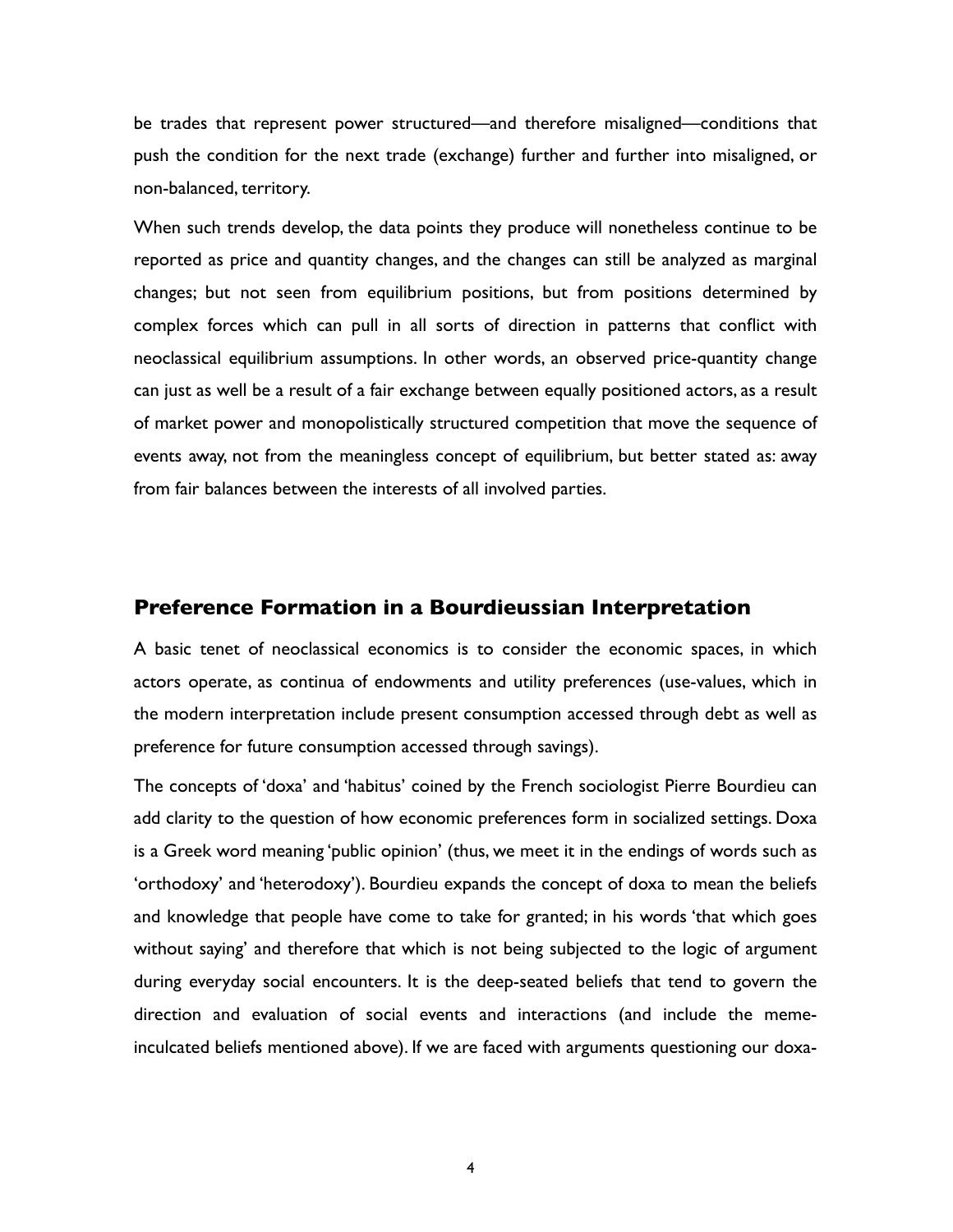based beliefs during social encounters, the tendency is to dig in and stubbornly defend them rather than listen with an open mind to the counterpoints raised.

Doxa is thus the beliefs that are constructed by experiences deposited as subconscious motivators, inculcated by various deep influences such as culture and upbringing, and, subsequently, by experiences arising in an individual's micro-social environment. Oftentimes, the inculcations are mediated by class relations, and relations that are specific to social sub-groups, including political parties, workplaces, social movements, etc.

Paralleling this, habitus is a person's socialized temperament or the dispositions through which the impacts of the world are absorbed. Habitus is likewise coloured by the culture and beliefs prevalent in the family and social group (class) in which upbringing and subsequent life experiences have taken place. When habitus first has formed and solidified, it will therefore determine how general opinions or publicly shared doxa beliefs—which are prevalent in the surrounding social class or interacting sub-groups—are integrated into the individuals' life experience. In other words, habitus determines the tenor with which the elements of socialization combine into patterns of actions and decisions; whether reactive dispositions are, say aggressive, or have whatever tenor they will have. This means that there is a reflexive relationship between doxa and habitus: how one's continuing life experiences evolve will to some extent impact dispositions and slowly change them, but in a reflexive interplay with the held beliefs.

Thus, individuals who work on Wall Street, doctors volunteering for "Doctors Without Borders", or those belonging to a biker gang, all will have, most likely, class-based habitus that have led them toward the specific character of the engagement with the world that these disparate activities bear witness to. During engagement in the chosen activities, the doxa-based beliefs that at first steered them to the specific social positions will often tend to be cumulatively reinforced, but critical experiences or catastrophic events occurring in connected social spaces can at times rock the deep-seated dispositions and beliefs and take them in new directions (for instance, when the disastrous defeat of Germany by the end of the Second World War coupled with the emerging knowledge of the holocaust rooted the Nazi doxa out of most Germans).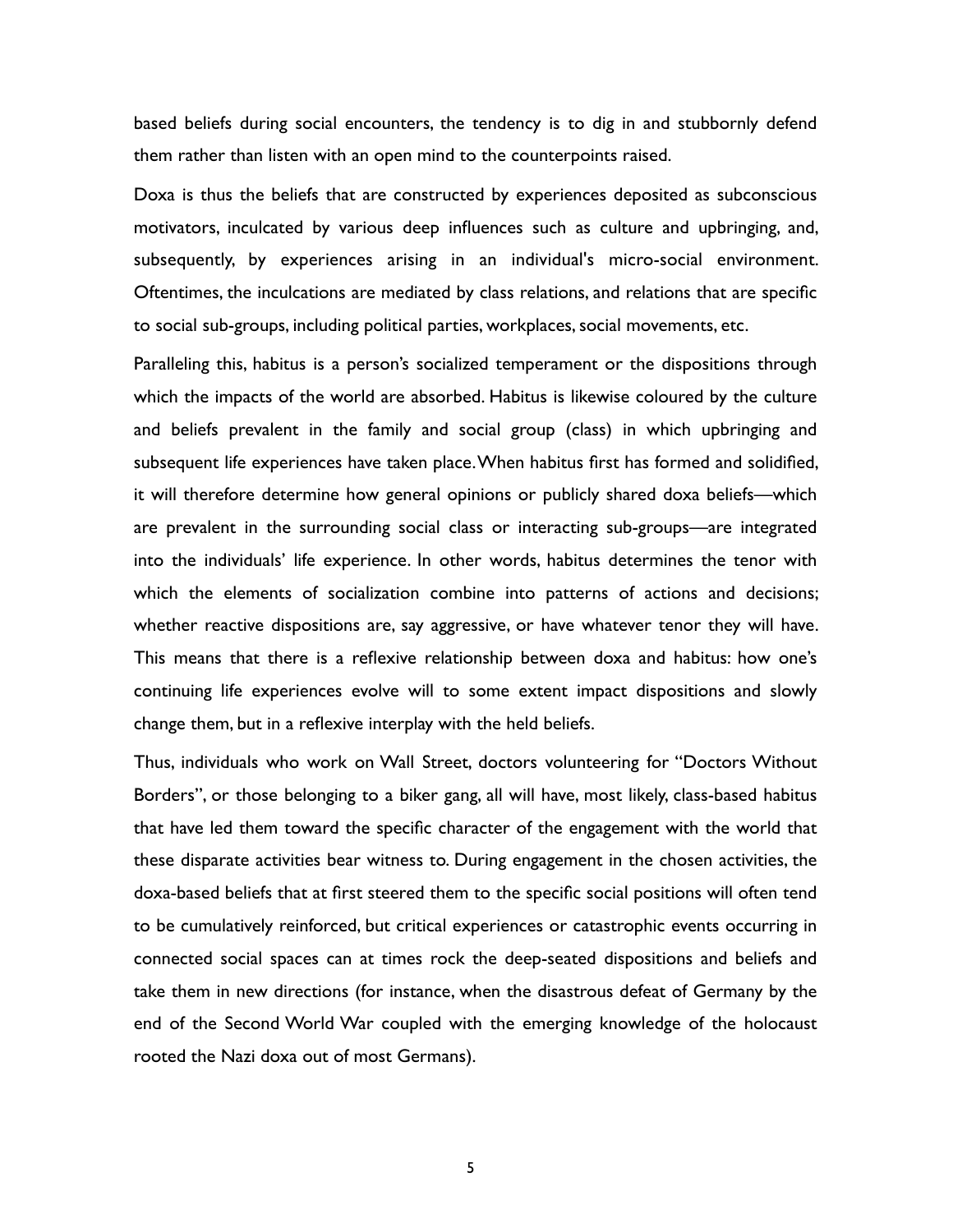#### **Trifecta of the Spectacle**

One of the newcomers with structuring powers, which appeared in the social spaces of industrial societies, was political ideology, bound to specific political parties or interest groups. They customarily attempt to (and in the recent case, rather successfully) hide that their origins typically spring from defences of narrow and often class-based interests that almost invariably centre around material distributive issues. This includes, in our Western cultural case, how the activities of governments should or should not be allowed to influence the distributive economic relationships of capitalist market economies.

Marketing is another newcomer in the ensemble of social institutions that has played a crucial role in forming the macro structures of industrial societies. Images and word memes manufactured by the marketing industry play important roles in structuring preferences for material consumption. In its cumulative effects, marketing creates preferences that connect over time to doxa-based perceptions, which will dominate activities in the networks of daily life. Moreover, since marketing effects often focus on triggering preferences connected to peer relations and perceptions of enhancing peer acceptance, the individual under its influence will—in order to gain social acceptance feel compelled to follow consumption patterns prevalent in proximity social groups, such as among neighbours, work colleagues, or participants in other close social networks. Thus, preferences mediated through doxa often push a factual evaluation of utilities into the background. Such effects have become very powerful forces in shaping the prevalent consumption patterns of modern capitalist societies. And, as it is becoming increasingly clear, it has created a prevalence of patterns that in its aggregated state lead to large-scale collateral damages, such as the excessive ecological footprints that modern consumer societies leave behind.

In contrast to political ideologies and marketing, another significant element of the modern post-industrial cultural space, entertainment, is no newcomer. For instance, in feudal societies entertainment included the often quite politicized troubadours and theatre troupes performing popular culture on the market squares. On the other side of feudal society, the salons of the nobility were brimming with less politicized poetry reading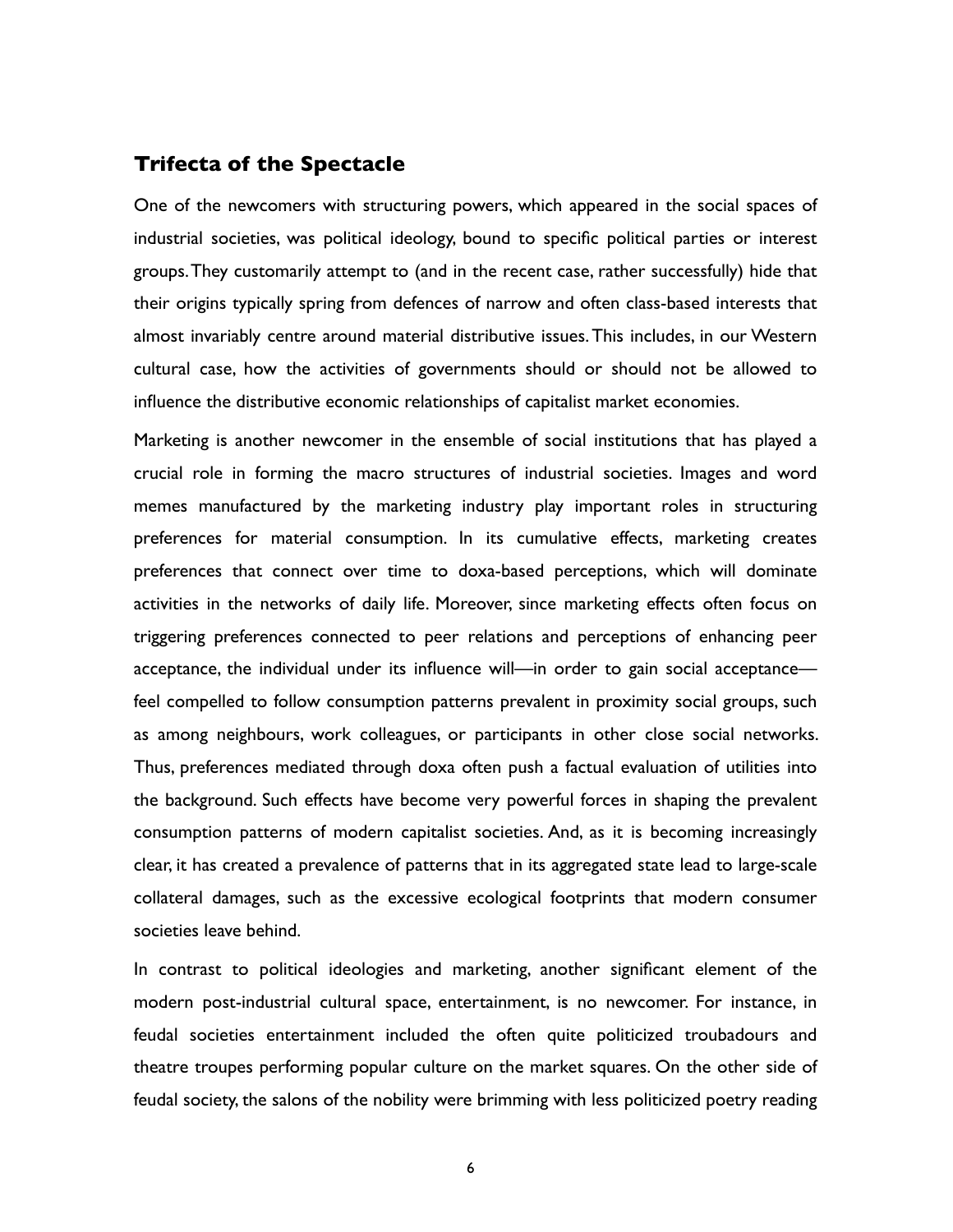and music performances (l'art pour l'art, a forerunner of the spectacle, but cultural expressions which of course were also politicized by their omissions).

However, under the modern cultural condition in which a high level of commercialization have engulfed all components of society, popular and high-brow culture are increasingly conflated into a new medium of meta-entertainment that performs two important roles in the ontological construction of society: A) it creates life-style stereotypes that serve to reinforce and work in tandem with the memes employed by the marketing industry. B) It throws a carpet of distractions out over society, allowing economic and political power structures to solidify without much opposition, and with little attention accorded to the consequences of the socio-economic misalignments they lead to.

Particularly noteworthy is that the commercial entertainment industry—invariably bestowing high rents and factor incomes on its front-line participants—has also absorbed a large segment of the news media into its meta-sphere. One result is that the newscasters themselves are elevated into the celebrity class constructed by the entertainment culture. In this commercialized environment, the dissemination of popular culture and news merge into the so-called infotainment, a format that more often than not produces interpretations and portrayals of events that not only are shallow, but also uncritically take the current structuring of class divisions and income inequalities for an unavoidable, even admirable, fact of society.

<span id="page-6-1"></span>The totality of this trifecta—political ideologies, commercial-political marketing, and metaentertainment—combines into what the French situationist, Guy Debord, dubbed "The Societyof the Spectacle".<sup>[2](#page-6-0)</sup> Debord specifies: "The spectacle is not a collection of images; rather, it is a social relationship between people that is mediated by images."

The consequence of this conflation of ideology, marketing and entertainment creates a society that alienates the individual by producing a succession of disjointed images and sound bites that dissipate the mental capacity for logical analysis, critical thinking, and in the end stifles the natural drive to creative activity. Thus, important creative aspects of a

<span id="page-6-0"></span> $<sup>2</sup>$  $<sup>2</sup>$  $<sup>2</sup>$  Guy Debord: The Society of the Spectacle, (1967). The Situationists was a movement of artists that</sup> flourished in the 1950s and 1960s. Debord's book was a main influence on the French student revolt of 1968.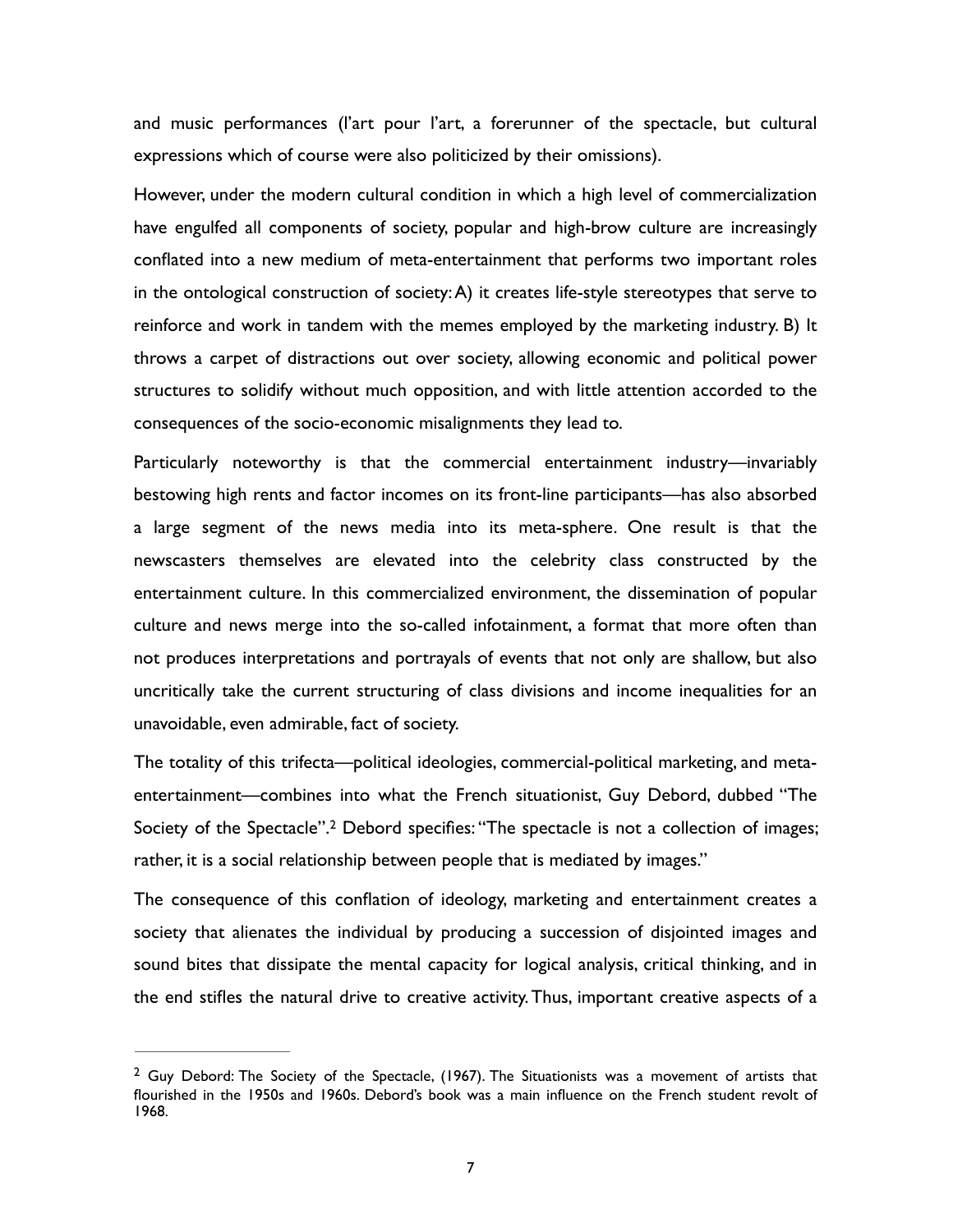living culture have increasingly being replaced by passive activities that in the recent period increasingly are migrating into the new digital environments. This development has, in what perhaps is its primary effect, reduced the attention span that individuals can mobilize for reflection on the realities of society, and for participation in critical discourses. The primary structuring effect of the spectacle is a conversion of the perception of reality into the virtual sphere, where all sorts of manipulations are easily accomplished by those in control of the structures producing the elements of the spectacle.

The alienation and the veil over reality that the spectacle cast over society have strong effects on the individuals' abilities to form positive personal aspirations. In particular, it impairs the ability to form interpersonal relationships with strong emotive content, and the ability to emphasize with disenfranchised groups. It also impairs the ability to form and communicate creative ideas.

In this situation, the space vacated in the social fields, which ought to be revolving around meaningful social relationships, has been filled by the commercial culture and its offers of compensations in the form of extortions to seek gratification through competitive consumption, a meta-meme that constantly is conveyed by the spectacle. It becomes a state where—to quote a 1968 Paris wall graffiti—the eye only sees things and their prices.[3](#page-7-0)

<span id="page-7-1"></span>As an outgrowth of the increasingly powerful digital communicative social networks, a new form of compensation for the lost creative impulse have arisen in form of a craving for being 'connected' 24/7 to the flow of narcissistic banalities that flourish on these networks; or the related compensation constituting of an urge to engage in 'debates', that is exchanges of typically doxa-laced, and even aggressively expressed, comments on blogs, Twitter, Facebook, etc., to the mostly pseudo-news that the media in the sign of infotainment presents us with.

When alienation thus is transmuted by a focus on achieving individual satisfaction through material consumption and doxa-bound communication, it will, among other things, sustain a reproduction of habituses that misrecognize individualism—from which the creative

<span id="page-7-0"></span><sup>&</sup>lt;sup>[3](#page-7-1)</sup> Dans le décor spectaculaire, le regard ne rencontre que les choses et leur prix.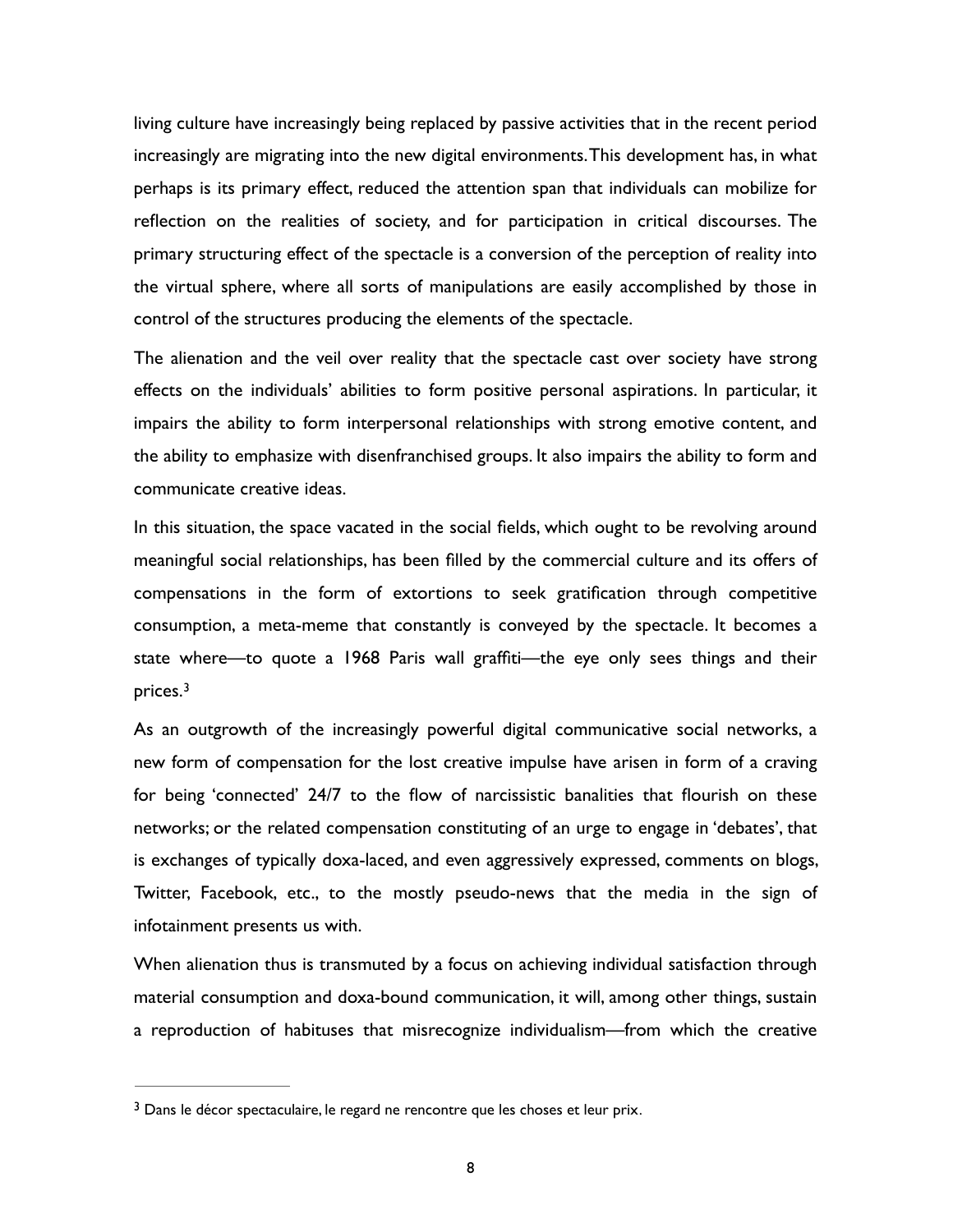impulse has been detached—with selfish attitudes in social, cultural and economic relationships. The flip-side of the rise in habitus-anchored selfish individualism is a rejection of collective organization of social functions; a rejection that increasingly is a hallmark of economic and political trends in Western societies, despite the fact that glaring social problems and infrastructural-ecological dysfunctions are on the rise in trends that only can be turned around by efforts that include high levels of engagement, including engagements within publicly organized structures.

The cultural trait of selfish individualism and the correlative tendency to interpret social meaning as individually maximized consumption is, it goes without saying, very favourable for the business enterprises' goal of surplus maximization. Consequently, the stakeholders in the business world use their economic means to provide support for political parties and movements that reinforce this trend. On the level of enacted policies this has translated into the neoliberal agenda of a minimalist public sector, low taxes and deregulation, policies that ensure that the perpetuation of high levels of social and environmental collateral damages will continue.

#### **Attention, the Scarce Commodity**

<span id="page-8-1"></span>When social meaning is interpreted as access to high consumption, the social needs of belongingand esteem in the Maslowian hierarchy<sup>[4](#page-8-0)</sup> are accordingly gratified by consumption of commodities—which substitute for the missing meaningful social and creative relationships—and by images of the spectacle that embody the misconceptions of reality. The society is a society of abundance, but the abundant objects in many cases possess low and falling functional utilities. It is consumption which oversizes everything in order to boost its conspicuousness: houses, meals, cars, etc. Not surprisingly, oversizing and thoughtless consumption feeds the accumulative disutilities: choked highways, suburbs consisting of sprawling and resource hogging but culture-empty subdivisions, etc. Their mirror is rundown inner cities, into which the society of commodity fetishism crowds

<span id="page-8-0"></span><sup>&</sup>lt;sup>4</sup> On Maslow's Hierarchy see "The End of Rational Economics", [http://attac-ontario.org/endrty.pdf](http://attac-ontario.org/endrty-.pdf)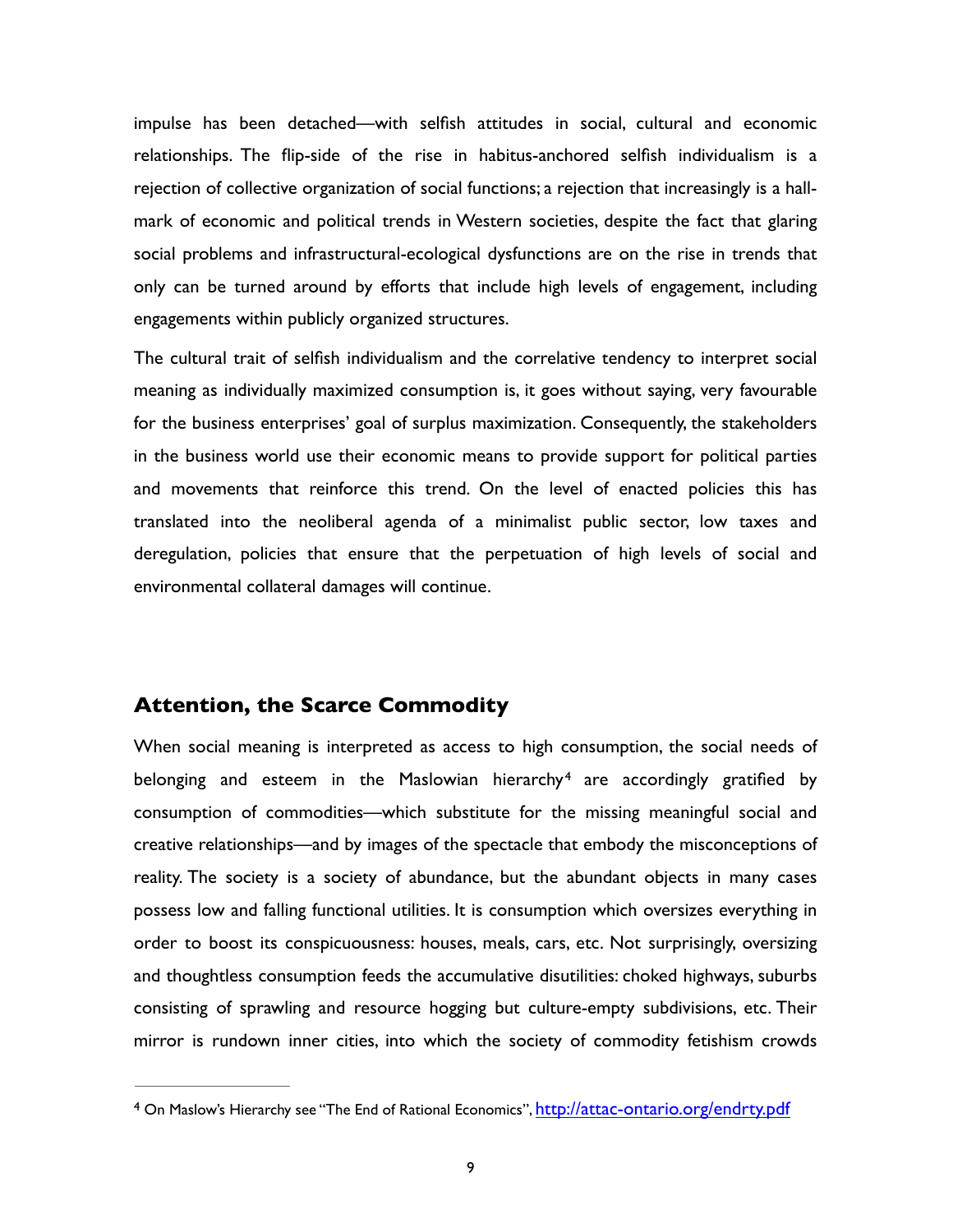those parts of the population that, as consequence of the economic system's traits of creating growing disparities, are the victims of the unavoidable large-scale social dumping on the downside. All of these urban cityscapes are interspersed with ubiquitous malls and clusters of mega-stores that all sell the same products, albeit in different packing, and tagged with different brand logos and prices according to their level of class directed price  $discription<sup>5</sup>$  $discription<sup>5</sup>$  $discription<sup>5</sup>$ [.](#page-9-0)

<span id="page-9-2"></span>As the inequalities rise, the shopping fields, here and there, contain expanding pockets of smaller stores that sell luxury products. In the nature of things, these products are exclusively consumed by the wealthy class; the possessors of the incomes and asset concentrations created by the economic order of the spectacle. The relative rise in the production and consumption of luxury items has become a significant economic trend, inexorably growing in step with the divergence of incomes.<sup>[6](#page-9-1)</sup>

<span id="page-9-3"></span>In this respect, it is noteworthy that the manufacture of modern luxury products stands in contrast to earlier periods when luxury products tended to be handicrafts and bespoke products. Today, most luxury products are, as everything else, products of low-cost, and indeed often offshore industrial processes. Thus, in reality they most likely only have small functional differences from the ordinary mass products, and are mainly differentiated by minor design tricks, different logos and higher price tags. Furthermore, whereas elites of former class societies had considerable studied cultural competence (considered important as signs of mastering the l'art pour l'art class distinction and therefore instilled in children from an early age), the post-industrial elites are largely devoid of studied cultural abilities and appreciation. Thus, they are, as much as everyone else, passive actors in the modern social spaces of the spectacle, where creative art and opportunities for creative experiences are crowded out by faux objects that mainly are appreciated by price

<span id="page-9-0"></span> $5$  Price discrimination is the technical terms for selling products at different prices according buyers economic status. The classic example is how some store chains sell at higher prices in affluent neighbourhoods. In the digital economy, price discrimination can be based on search histories and other digitally obtained information about income levels and buying habits.

<span id="page-9-1"></span><sup>&</sup>lt;sup>[6](#page-9-3)</sup> About the growing economic inequalities behind the rise in luxury product markets, see: "Income-Inequality Gap Widens." Wall Street Journal. By Greg Ip, October 12, 2007; Page A2. Among other things, Ip notes that the wealthiest Americans' share of national income has hit a postwar record, surpassing the highs reached in the 1990s bull market: "The wealthiest 1% of Americans earned 21.2% of all income in 2005, according to new data from IRS. …The bottom 50% earned 12.8% of all income".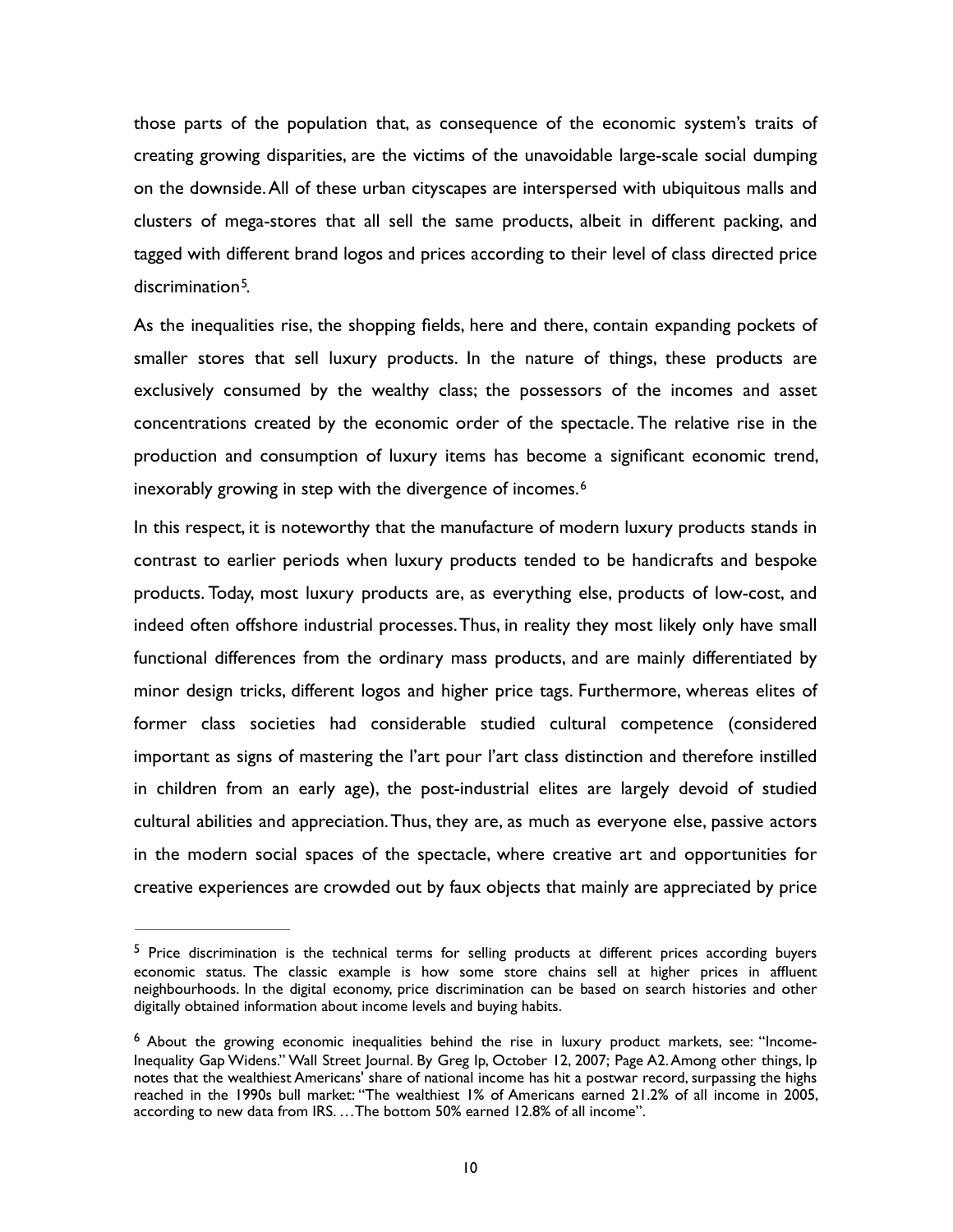(when an original van Gogh painting becomes an object of conspicuous consumption, paid for in the millions of dollars, it also transmutes into a faux object of art, appreciated by its price only).

A prominent social phenomenon that has developed in the society of the spectacle is celebrity adulation. Added to the class distinctions of brand logos and high price tags are the vanity distinction of where and with whom (of the cover celebrities) one has been seen, which by itself is counted as an item of brand-tagged luxury life-styles. Unavoidably, as with everything else in the spectacle, it also comes in a faux version: low status celebrities, or celebrities on the path of waning stars can be 'rented' to cast celebrity glare over the birthday bashes of the wealthy.[7](#page-10-0)

<span id="page-10-1"></span>The upcoming social media of Twitter has given an enormous boost to the phenomenon of celebrity infatuation: any aspirer to celebrity status nowadays must have a Twitter account (those with verified celebrity status can have Twitter followers in the millions, thus it was mentioned in a recent news spot that a certain pop-singer claimed 7 million Twitter followers). As the celebrities (aspiring or real) constantly send out 'tweets' about what they are doing at the moment, what they are having for breakfast, when they go to the loo, etc., they in the process are creating an orgiastic feast of occupation with trivialities, which has the further advantage that it doesn't requires any serious expense of any studied attainments but has the feature that anyone can indulge in it.

The lifestyles emerging in the society of the spectacle foster emotional entrapments since gratification of social needs by material and entertainment substitution doesn't create any permanence. The gratifications, therefore, require incessant repetitions, which become social processes of circular causation that sustain and reinforce the habituses captured by the spectacle. As the cumulative processes continue, contact with the spirituality of the creative self withers away, and the ability to act and engage in meaningful communication is obliterated. A common substitution for the loss of meaningful communication and ability to engage in critical discourses and logic include turning to excessive and uncritical devotion to religious or political ideologies.

<span id="page-10-0"></span>http://www.contactmusic.com/news.nsf/story/hilton-is-paid-to-party\_1072981 [7](#page-10-1)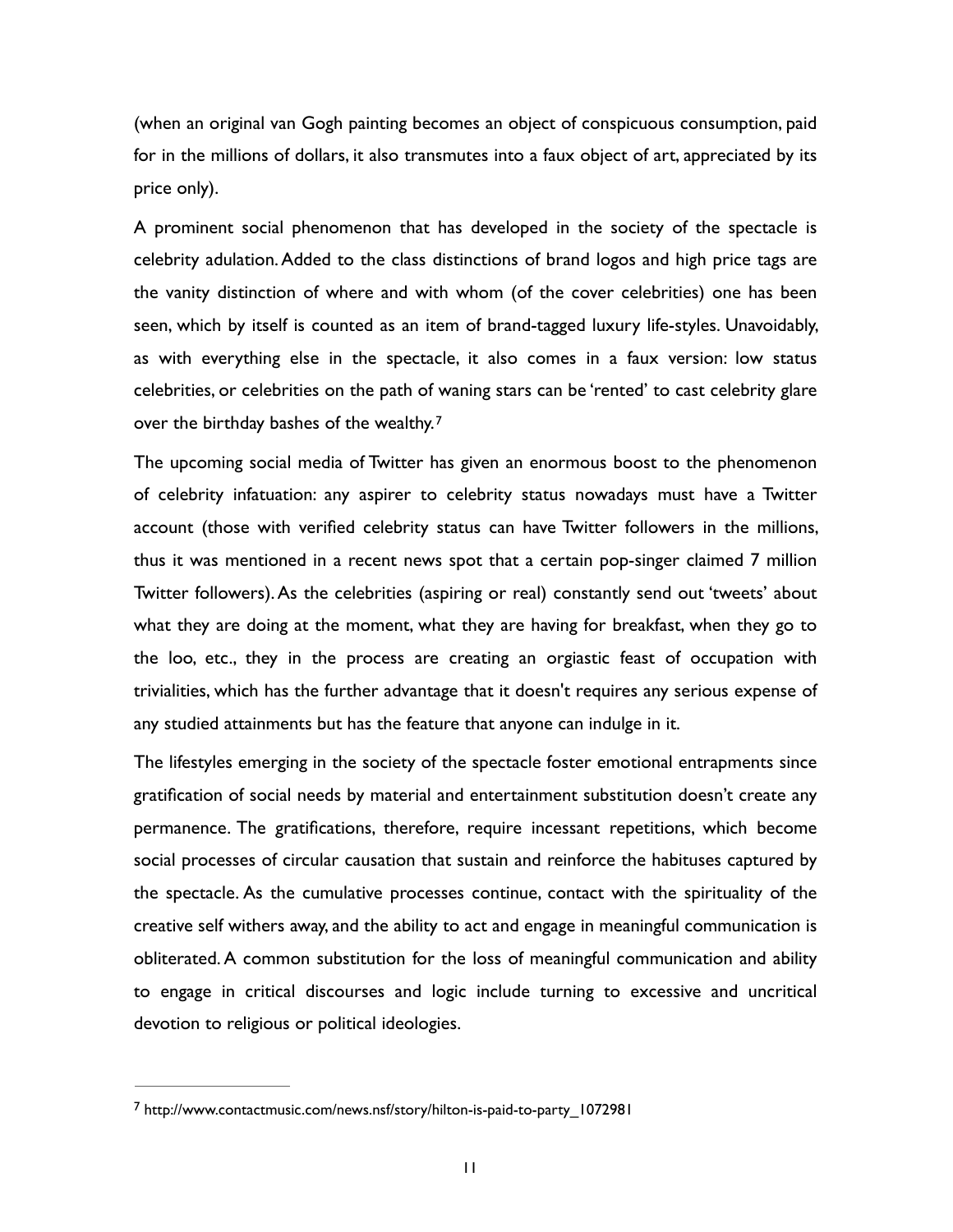As the incessant, but in the necessity of things, failed attempts to gratify the basic human needs for social belonging and esteem by the substitutions of material consumption and entertainment infatuation—including equalizing cultural accomplishments with the pretence of distinction through ostentatious consumption—aggressive patterns of behaviour often develop (which is a main cause for the rising divisiveness with which the public debate increasingly are carried out). The negative outcomes of acts directed by aggressive and ill-tempered habituses are then rationalized away by new layers of deepening adherence to doxa-constructed substitutes that see perceived opponents as social monsters, in a process of vicious cycles that only further erodes the ability to engage in meaningful social participation and discourse.

As mentioned, the advent of the digital society has added new elements to the material envelope that sustains the spectacle. Digital technologies have in recent years further attacked the barriers between the private self and the spectacle, as the above mentioned phenomenon of celebrity tweets exemplify, and are turning potential exposure to the spectacle into a 24/7 condition in modern societies. The new digital media of constant wirelessly propagated communication and image dispersal, and the ability to tweet any triviality to anybody at any moment in the timespace, appears on the surface to enhance the flow on information. But this ability is turning communication into a permanent state that on the contrary risks eroding its utility as a possible carrier of critical information, which is drowned out by the constant deluge of trivialities or news that becomes unreal (even when the images they convey about some distant disasters are horrific) by their insertion as short image/sound bites in between advertisements and trivialities of celebrity-centred entertainment.

Herbert Simon, a Nobel laureate in economics who also contributed to the early development of computer programming, foresaw this consequence of the digital society as early as in 1978 when he wrote:

In a world where information is relatively scarce, and where problems for decision are few and simple, information is almost always a positive good. In a world where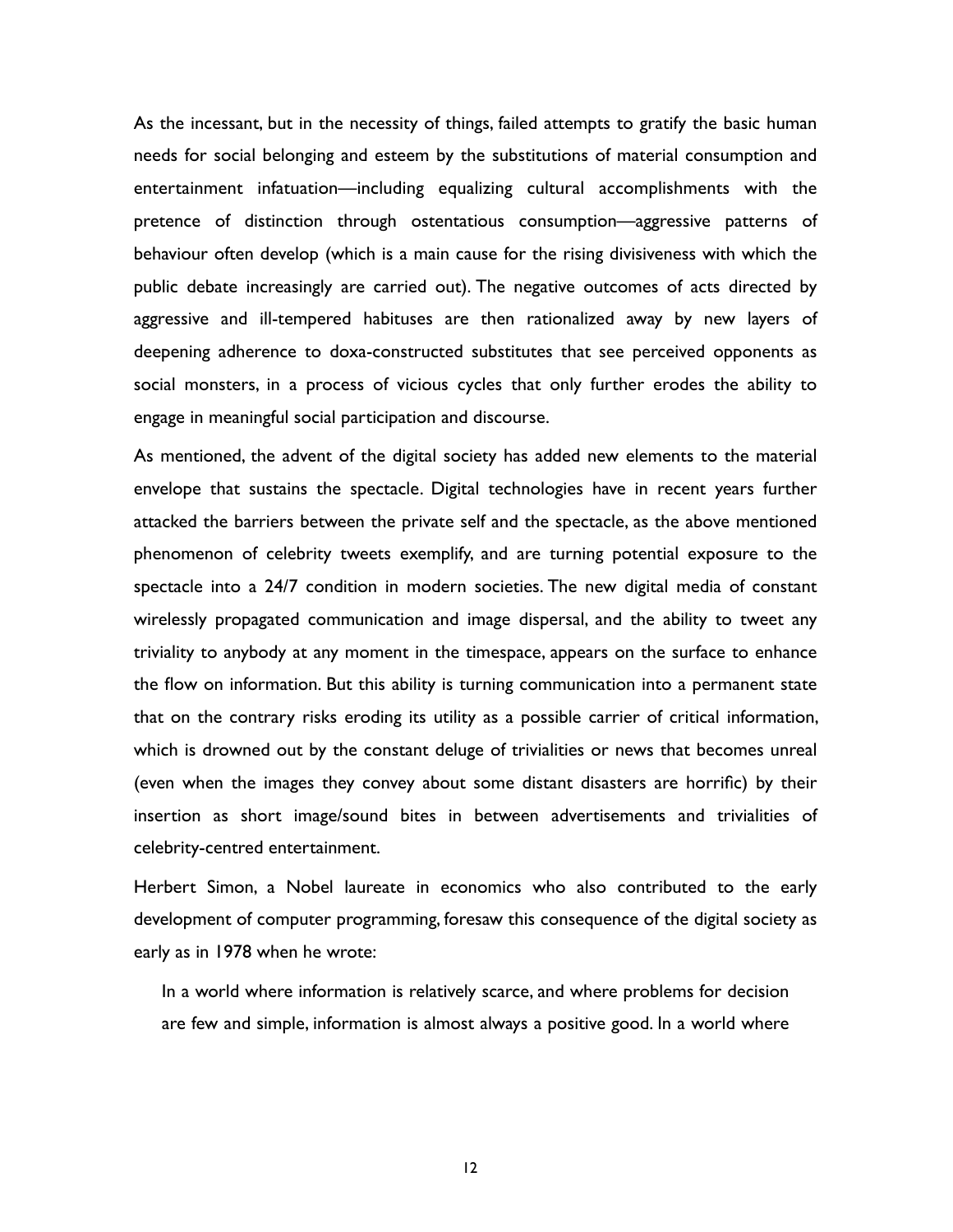<span id="page-12-1"></span>attention is a major scarce resource, information may be an expensive luxury, for it may turn our attention from what is important to what is unimportant.<sup>[8](#page-12-0)</sup>

## **The Irrationality of Rationalizations**

The rising levels of alienation, which the society of the spectacle and life-styles centred on material gratification of social needs lead to, require rationalizations that can mitigate the internal conflicts. Many of the rationalizations have the neoclassical narrative of relentless pursuit of economic self-interests at their core. Thus, even for people that don't follow neither political nor economic events, the rationalizations produced by the verified science of economics have migrated into the common doxa of the spectacle. Upon these rationalizations, subconscious forces engender the creation of new layers of doxa—of misrecognitions that in their aggregate as a social condition produce growing potential for destructive consequences.

Neoliberal political operatives take advantage of the expansions of the misrecognitions and lack of deeper meaning existing in the spectacle, which they exploit aided by the legitimization of an atomized, post-modern worldview in which social meaning only exists as the paradigmatic circularity that claims rationality to be self-interest maximization. Coupled with the general reduction of the attention span devoted to social and political questions, this has made it possible to subject the citizenry to the most blatant manipulations, excesses of symbolic violence that are bolstered by the knowledge that only few will take the trouble to penetrate behind the surface of the lies and nonsense. Thus, in the spectacle any lie or non-sensical postulate can be crafted into being part of the virtual reality by being relentlessly repeated by the meme creators. In other words, the lies triumph and are turned into ontologically structuring forces.

<span id="page-12-0"></span>[<sup>8</sup>](#page-12-1) Herbert A. Simon: "Rationality as Process and as Product of Thought." The American Economic Review, Vol. 68, No. 2, (May, 1978), pp. 1-16.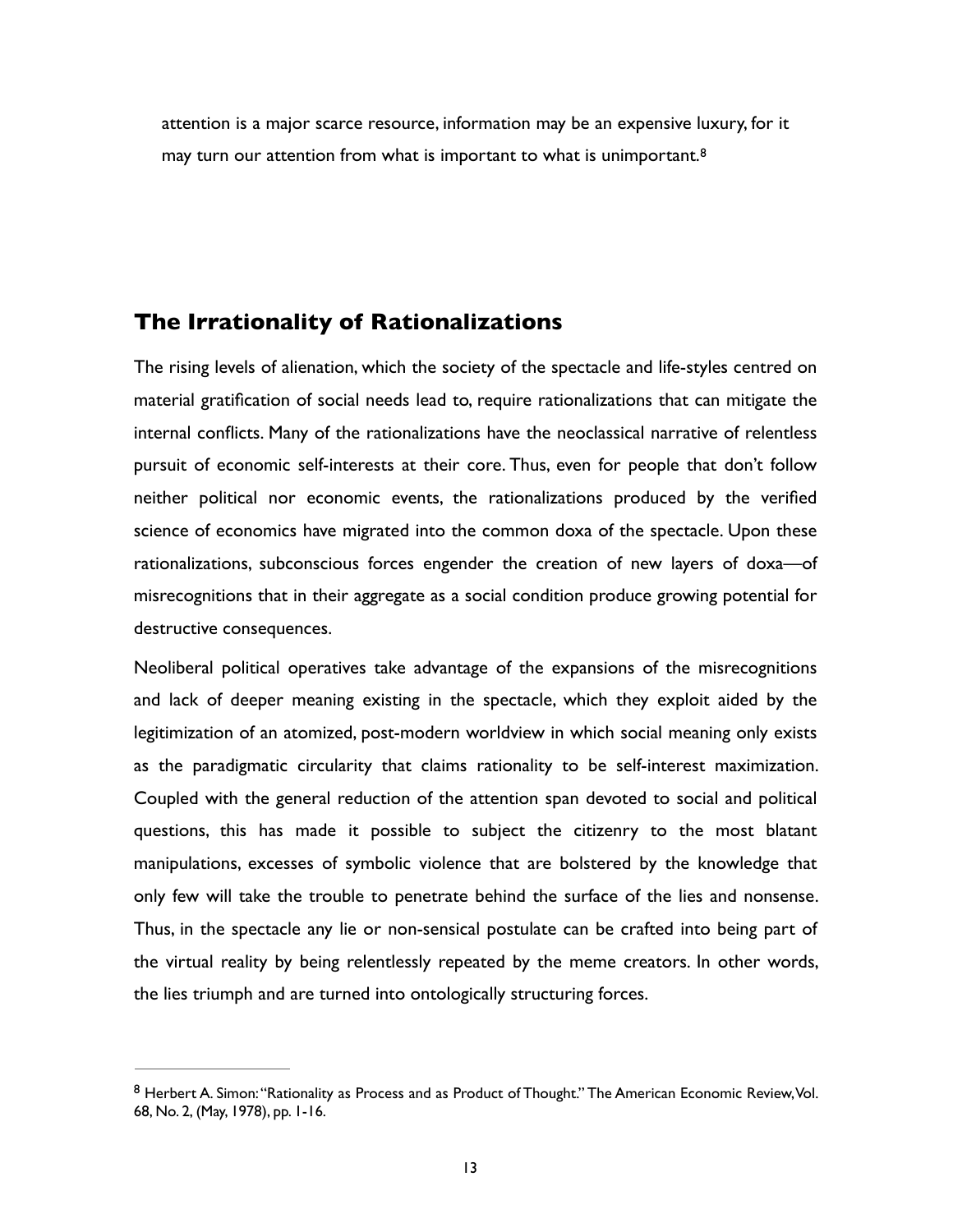More recently, the neoliberal narratives have become an integral element in the doxabrewed tea that the Tea Party-goers drink in the U.S. The Tea Party has become the backstop of a political system that has democracy swaying precipitously under the weight of structures that have turned political elections into showcases of manipulations, partly accomplished by adopting techniques developed by the marketeers of the commercial world. Increasingly, politicians—in their quest to keep power and backstop the special interests that feed their money troughs—readily foster upon an increasingly apathetic population lost in the spectacle whatever tricks and lies deemed necessary to keep their positions. In such an environment, the word 'democracy' more and more resembles just another high-sounding brand tag stitched onto a simulacrum, meant to hide a distorted reality composed of manipulative practices perfected on Madison Avenue, and oiled by money flows that has been recognized by the Supreme Court as constitutionally protected 'free speech.'[9](#page-13-0)

<span id="page-13-2"></span>When first a doxic misrecognition has taken hold, the rationality that is recognized during ordinary interactions is the subconscious conviction that rationality is firmly expressed in one's own behaviour and that other interactors in the given social space with opposing views 'don't get it'. In other words, the perceived rationality is an expression of rationalizing doxa. The subjective perception is not disturbed even when utilities yielded by the choices and actions—if they were to be evaluated by an outsider, say a rational Martian observer—are negative and contradictory, such as is the case when people from low-income households support a conservative political agenda that behind the crafted spin unilaterally promotes the interests of the richest class in society.<sup>[10](#page-13-1)</sup>

<span id="page-13-3"></span>An advantage of the neoliberal narrative, with its economic logic centred upon the fallacy of the neoclassical market equilibrium, is that it contains a denial of the structuring aspect of social forces. Thus, a cornerstone of the simulacrum is a denial that the powers of capital and hierarchical positions can be implicated in producing negative social trends

<span id="page-13-0"></span><sup>&</sup>lt;sup>[9](#page-13-2)</sup> Citizens United v. Federal Election Commission, (2010).

<span id="page-13-1"></span> $10$  In the words of author and historian Thomas Frank: "[people] vote to strike a blow against elitism and receive a social order in which wealth is more concentrated than ever before in our life times, workers have been stripped of power, and CEOs are rewarded in a manner that is beyond imagining." "Why do people vote against their own interests?" BBC NEWS, Jan 30, 2010. http://news.bbc.co.uk/go/pr/fr/-/2/hi/americas/ 8474611.stm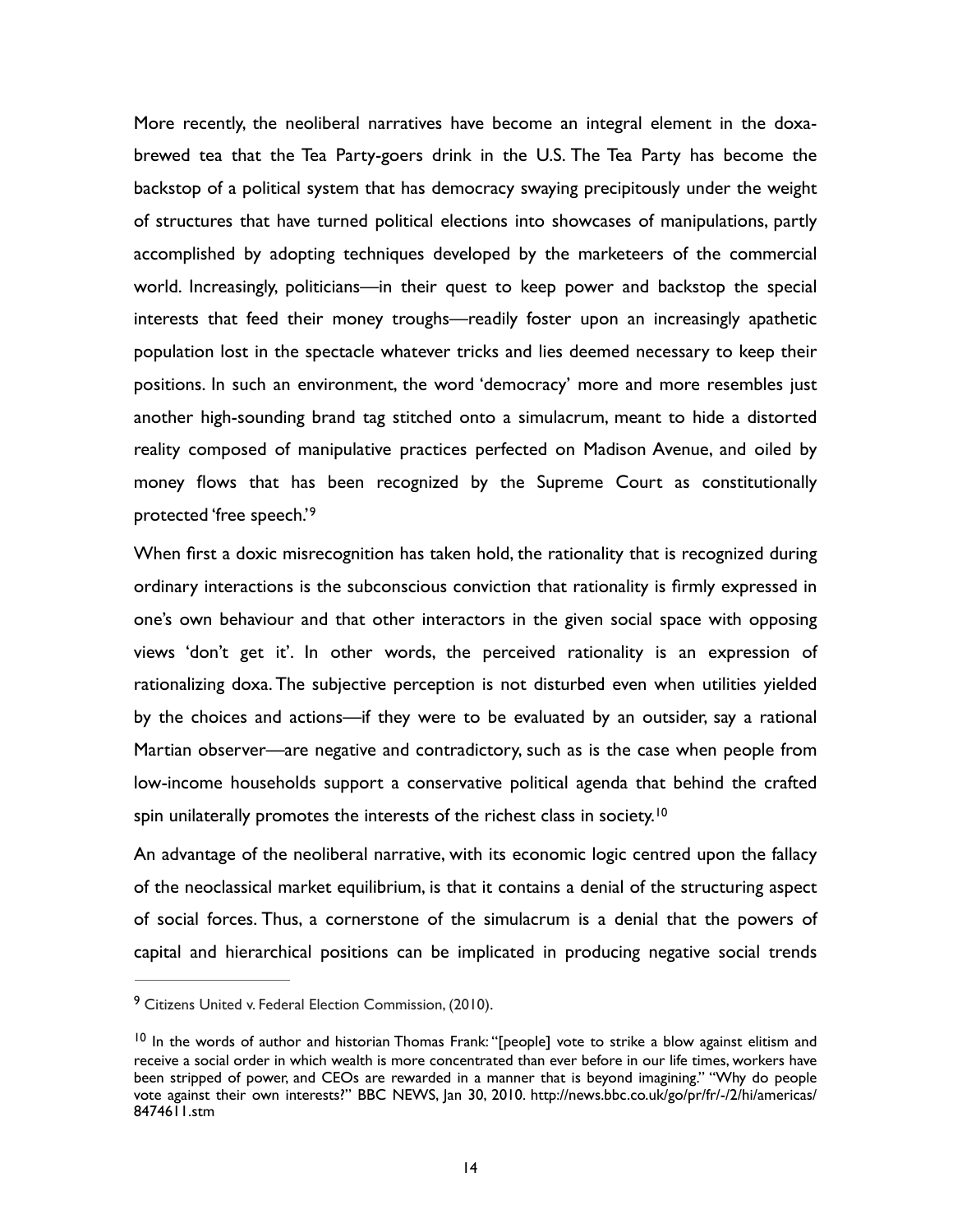such as the observed growing disparities in wage levels and incomes distributions. That means that for members of the upper classes that have benefited from the upwards migration of the economy's output and income shares, there is no individual responsibility —even in the indirect case—to be shared for the very notable widening of income differentials observed over the last 30 to 40 years. They are just, the rationalization claims, the results dictated by impartial market forces, In other words, the policies of, for instance Reagan and Bush, were of no consequence for the dramatic trend shift in income dispersions that took off during their presidencies, but was simply a result of the impartial logic executed by the laws of the markets.

The crux of the matter is to realize that the central question is not whether processes are driven by market forces or not; after all, wages in capitalist economics are decided in labour markets. The question is, to what extent are supply-demand relations and bargaining positions in markets structured by power positions and other divisive social forces.

Thus, by separating decisions with recognized exploitative elements from the social forces that structure them, an illusion is created that decouples people from personal complicity. The decision is turned into: "Well, my choice follows the law of the market. What can I do differently?" The implication is that decisions that exploit others in positions of lesser opportunities is not looked upon as a question of being ethical or unethical, but since it presumably just follows the law of the market it is seen as being without any ethical dimension at all. The recognized exploitation or ecological neglect become part of the unavoidable banality of everyday life.

However, below the surface, the reality of the dysfunctional aspects of the current culture always lurks. Thus, the culture must constantly produce excitements in order to prevent people from breaking the bubble. Breaking the bubble, of course, would constitute a threat to a system that at its base is elitist, a new feudalism enforced in the virtual domain. In the words of Debord:

… the logic behind the appearance, within an expanding economy of "services" and leisure activities, of the "all-inclusive" purchase of spectacular forms of housing, of collective pseudo-travel, of participation in cultural consumption and even of